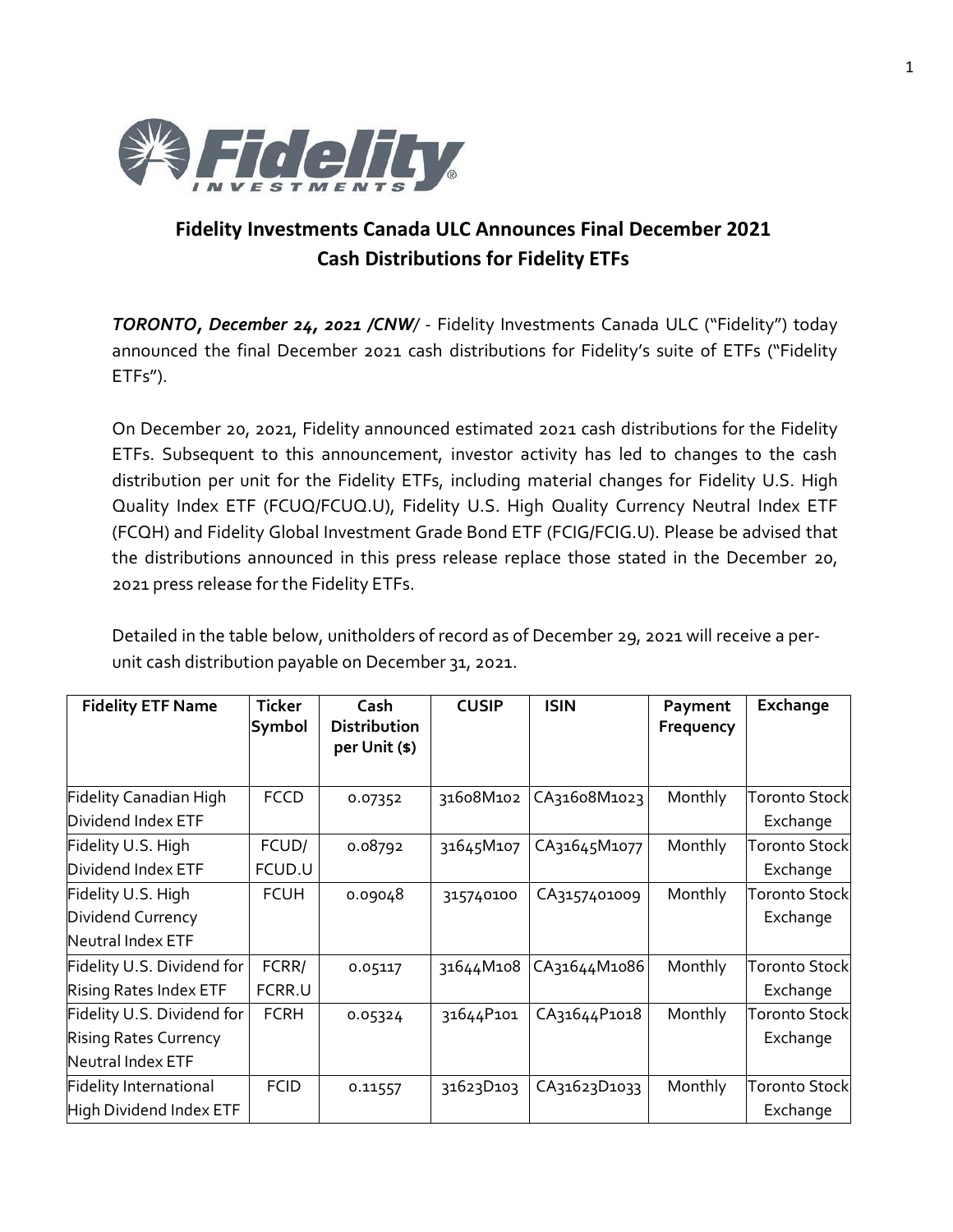| <b>Fidelity ETF Name</b>         | <b>Ticker</b> | Cash                          | <b>CUSIP</b> | <b>ISIN</b>  | Payment   | Exchange             |
|----------------------------------|---------------|-------------------------------|--------------|--------------|-----------|----------------------|
|                                  | Symbol        | Distribution<br>per Unit (\$) |              |              | Frequency |                      |
|                                  |               |                               |              |              |           |                      |
| <b>Fidelity Systematic</b>       | <b>FCCB</b>   | 0.04712                       | 31644F103    | CA31644F1036 | Monthly   | <b>Toronto Stock</b> |
| Canadian Bond Index ETF          |               |                               |              |              |           | Exchange             |
| Fidelity Canadian Short          | <b>FCSB</b>   | 0.06123                       | 31608N100    | CA31608N1006 | Monthly   | <b>Toronto Stock</b> |
| Term Corporate Bond              |               |                               |              |              |           | Exchange             |
| <b>ETF</b>                       |               |                               |              |              |           |                      |
| <b>Fidelity Global Core Plus</b> | FCGB/         | 0.01967                       | 31623G106    | CA31623G1063 | Monthly   | <b>Toronto Stock</b> |
| <b>Bond ETF</b>                  | FCGB.U        |                               |              |              |           | Exchange             |
| Fidelity Systematic U.S.         | <b>FCHY</b>   | 0.12469                       | 31615L105    | CA31615L1058 | Monthly   | <b>Toronto Stock</b> |
| High Yield Bond ETF              |               |                               |              |              |           | Exchange             |
| Fidelity Systematic U.S.         | <b>FCHH</b>   | 0.12704                       | 31615M103    | CA31615M1032 | Monthly   | <b>Toronto Stock</b> |
| High Yield Bond Currency         |               |                               |              |              |           | Exchange             |
| Neutral ETF                      |               |                               |              |              |           |                      |
| <b>Fidelity Canadian</b>         | <b>FCMI</b>   | 0.03301                       | 31609T106    | CA31609T1066 | Monthly   | <b>Toronto Stock</b> |
| Monthly High Income              |               |                               |              |              |           | Exchange             |
| <b>ETF</b>                       |               |                               |              |              |           |                      |
| <b>Fidelity Global Monthly</b>   | <b>FCGI</b>   | 0.03657                       | 31623K107    | CA31623K1075 | Monthly   | <b>Toronto Stock</b> |
| High Income ETF                  |               |                               |              |              |           | Exchange             |
| <b>Fidelity Global</b>           | FCIG/         | 0.11043                       | 31624P105    | CA31624P1053 | Monthly   | <b>Toronto Stock</b> |
| Investment Grade Bond            | FCIG.U        |                               |              |              |           | Exchange             |
| <b>ETF</b>                       |               |                               |              |              |           |                      |
| <b>Fidelity Canadian Low</b>     | <b>FCCL</b>   | 0.16472                       | 31608H103    | CA31608H1038 | Quarterly | <b>Toronto Stock</b> |
| <b>Volatility Index ETF</b>      |               |                               |              |              |           | Exchange             |
| Fidelity U.S. Low                | FCUL/         | 0.13392                       | 31647B109    | CA31647B1094 | Quarterly | <b>Toronto Stock</b> |
| Volatility Index ETF             | FCUL.U        |                               |              |              |           | Exchange             |
| Fidelity U.S. Low                | <b>FCLH</b>   | 0.17359                       | 31647N103    | CA31647N1033 | Quarterly | <b>Toronto Stock</b> |
| <b>Volatility Currency</b>       |               |                               |              |              |           | Exchange             |
| Neutral Index ETF                |               |                               |              |              |           |                      |
| <b>Fidelity Canadian High</b>    | <b>FCCQ</b>   | 0.11581                       | 31610C100    | CA31610C1005 | Quarterly | <b>Toronto Stock</b> |
| Quality Index ETF                |               |                               |              |              |           | Exchange             |
| Fidelity U.S. High Quality       | FCUQ/         | 0.10328                       | 31647C107    | CA31647C1077 | Quarterly | <b>Toronto Stock</b> |
| Index ETF                        | FCUQ.U        |                               |              |              |           | Exchange             |
| Fidelity U.S. High Quality       | <b>FCQH</b>   | 0.11904                       | 31648J101    | CA31648J1012 | Quarterly | <b>Toronto Stock</b> |
| Currency Neutral Index           |               |                               |              |              |           | Exchange             |
| ETF                              |               |                               |              |              |           |                      |
| <b>Fidelity Canadian Value</b>   | <b>FCCV</b>   | 0.04026                       | 31609U103    | CA31609U1030 | Quarterly | <b>Toronto Stock</b> |
| Index ETF                        |               |                               |              |              |           | Exchange             |
| Fidelity U.S. Value Index        | FCUV/         | 0.03909                       | 31647E103    | CA31647E1034 | Quarterly | <b>Toronto Stock</b> |
| <b>ETF</b>                       | FCUV.U        |                               |              |              |           | Exchange             |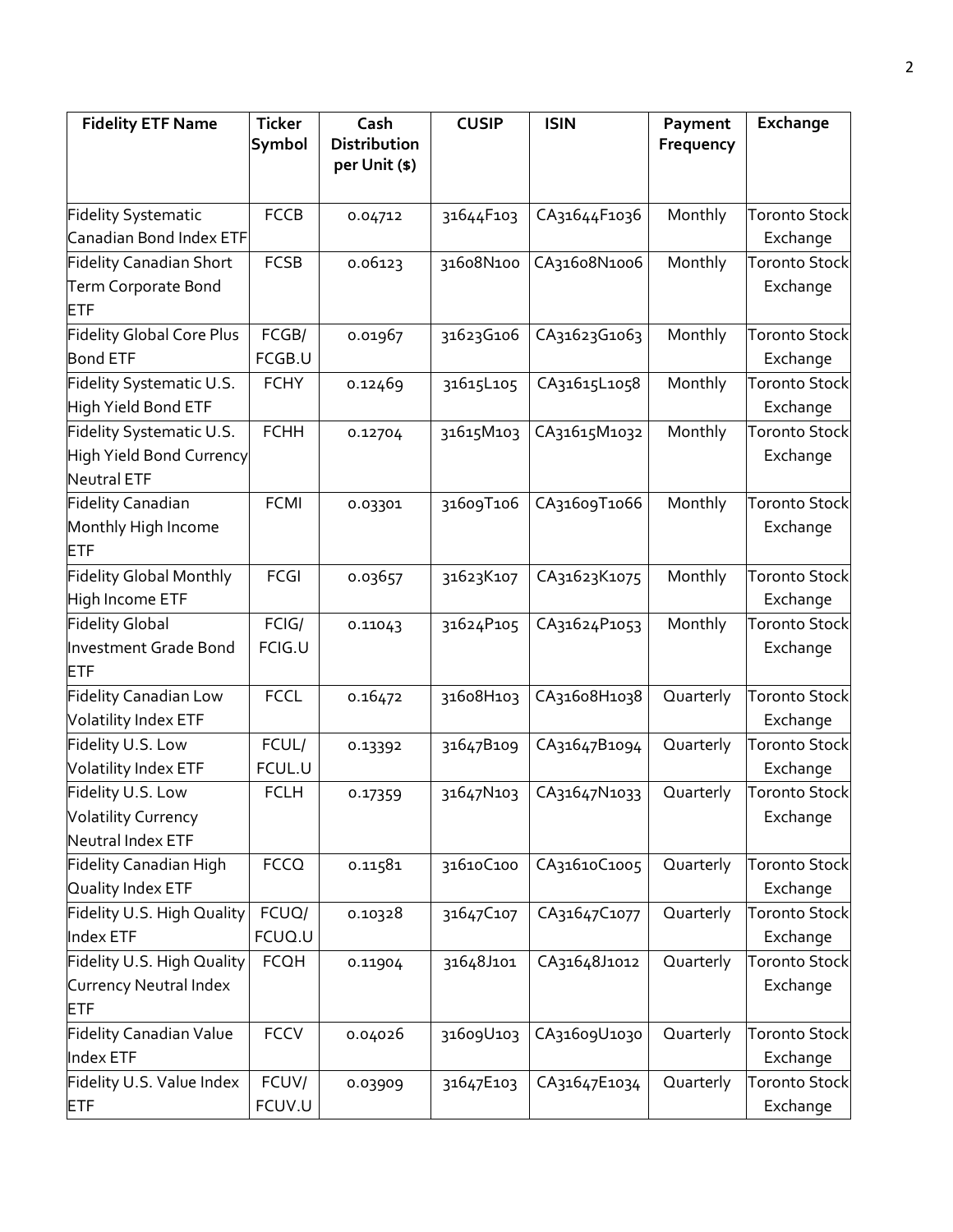| <b>Fidelity ETF Name</b>      | <b>Ticker</b> | Cash                          | <b>CUSIP</b> | <b>ISIN</b>  | Payment   | Exchange             |
|-------------------------------|---------------|-------------------------------|--------------|--------------|-----------|----------------------|
|                               | Symbol        | Distribution<br>per Unit (\$) |              |              | Frequency |                      |
|                               |               |                               |              |              |           |                      |
| Fidelity U.S. Value           | <b>FCVH</b>   | 0.04506                       | 31646E104    | CA31646E1043 | Quarterly | <b>Toronto Stock</b> |
| Currency Neutral Index        |               |                               |              |              |           | Exchange             |
| ETF                           |               |                               |              |              |           |                      |
| Fidelity International Low    | <b>FCIL</b>   | 0.28464                       | 31624M102    | CA31624M1023 | Semi-     | <b>Toronto Stock</b> |
| Volatility Index ETF          |               |                               |              |              | Annually  | Exchange             |
| <b>Fidelity International</b> | FCIQ/         | 0.30252                       | 31623X109    | CA31623X1096 | Semi-     | <b>Toronto Stock</b> |
| <b>High Quality Index ETF</b> | FCIQ.U        |                               |              |              | Annually  | Exchange             |
| Fidelity International        | <b>FCIV</b>   | 0.57800                       | 31622Y108    | CA31622Y1088 | Semi-     | <b>Toronto Stock</b> |
| Value Index ETF               |               |                               |              |              | Annually  | Exchange             |
| <b>Fidelity Sustainable</b>   | <b>FCSW</b>   | 0.49122                       | 31642F105    | CA31642F1053 | Annually  | <b>NEO</b>           |
| World ETF                     |               |                               |              |              |           | Exchange             |
| <b>Fidelity Canadian</b>      | <b>FCCM</b>   | 0.15126                       | 31609W109    | CA31609W1095 | Annually  | <b>Toronto Stock</b> |
| Momentum Index ETF            |               |                               |              |              |           | Exchange             |
| Fidelity U.S. Momentum        | FCMO/         | 0.07393                       | 31649P106    | CA31649P1062 | Annually  | <b>Toronto Stock</b> |
| Index ETF                     | FCMO.U        |                               |              |              |           | Exchange             |
| Fidelity U.S. Momentum        | <b>FCMH</b>   | 0.08048                       | 31649R102    | CA31649R1029 | Annually  | <b>Toronto Stock</b> |
| Currency Neutral Index        |               |                               |              |              |           | Exchange             |
| ETF                           |               |                               |              |              |           |                      |
| <b>Fidelity International</b> | <b>FCIM</b>   | 0.28433                       | 31623V103    | CA31623V1031 | Annually  | <b>Toronto Stock</b> |
| Momentum Index ETF            |               |                               |              |              |           | Exchange             |
| Fidelity All-in-One           | <b>FBAL</b>   | 0.11838                       | 315818104    | CA3158181048 | Annually  | <b>NEO</b>           |
| <b>Balanced ETF</b>           |               |                               |              |              |           | Exchange             |
| Fidelity All-in-One           | <b>FGRO</b>   | 0.10886                       | 31581P106    | CA31581P1062 | Annually  | <b>NEO</b>           |
| <b>Growth ETF</b>             |               |                               |              |              |           | Exchange             |
| <b>Fidelity Advantage</b>     | FBTC/         |                               | 31580V104    | CA31580V1040 | Annually  | <b>Toronto Stock</b> |
| <b>Bitcoin ETF</b>            | FBTC.U        |                               |              |              |           | Exchange             |

## **About Fidelity Investments Canada ULC**

At Fidelity, our mission is to build a better future for Canadian investors and help them stay ahead. We offer investors and institutions a range of innovative and trusted investment portfolios to help them reach their financial and life goals.

As a privately-owned company, our people and world class resources are committed to doing what is right for investors and their long-term success. Our clients have entrusted us with \$206 billion in assets under management (as at December 15, 2021) and they include individuals, financial advisors, pension plans, endowments, foundations and more.